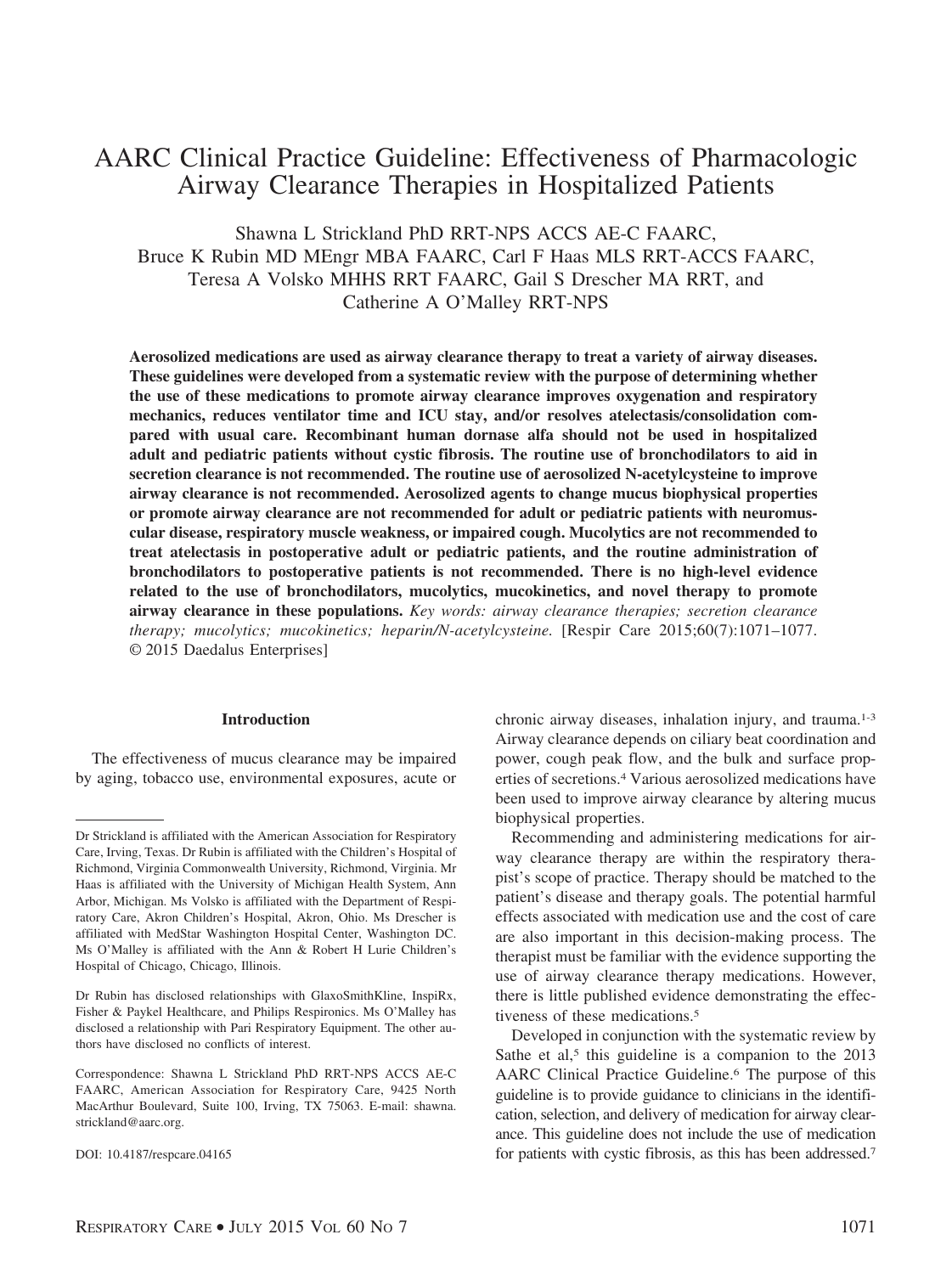| $\beta$ Agonists  | Anticholinergics    | Mucoactive Drugs   | Novel Therapies                                      |  |
|-------------------|---------------------|--------------------|------------------------------------------------------|--|
| Albuterol sulfate | Ipratropium bromide | N-Acetylcysteine   | Inhaled heparin                                      |  |
| Salbutamol        | Oxitropium bromide  | Dornase alfa       | Inhaled heparin $+$ N-acetylcysteine (burn cocktail) |  |
| Pirbuterol        | Glycopyrrolate      | Sodium bicarbonate | Albuterol $+$ N-acetylcysteine                       |  |
| Levalbuterol      | Tiotropium bromide  | Guaifenesin        | Inhaled tissue plasminogen activator                 |  |
| Salmeterol        |                     | Mannitol           |                                                      |  |
| Formoterol        |                     | Hypertonic saline  |                                                      |  |
|                   |                     | Normal saline      |                                                      |  |

Table 1. Pharmacologic Airway Clearance Agents Included in This Systematic Review

### **Assessment of Evidence**

This guideline focused on the effectiveness, harmful effects, and cost associated with the use of aerosolized medications for airway clearance therapy in hospitalized adult and pediatric patients without cystic fibrosis (CF); adult and pediatric patients with neuromuscular disease (NMD), respiratory muscle weakness, or impaired cough; and postoperative adult and pediatric patients. We sought to determine whether the use of these medications changes sputum properties, improves oxygenation, decreases ventilator time, decreases ICU stay, decreases readmissions or emergency department visits, improves pulmonary function, improves quality of life, or decreases infection frequency compared with usual care. We also sought to determine what harmful effects and complications might accompany the use of these drugs. The medications considered are listed in Table 1. Similar to what was described in the nonpharmacologic airway clearance therapy clinical practice guideline,<sup>6</sup> no high-level evidence was available. Because the recommendations are based on low-level evidence, we did not use a formal guideline development process. Rather, the recommendations are based on a consensus of the committee, informed by a systematic review of the literature<sup>5</sup> and clinical experience. The systematic review helped frame the issues and allowed the identification of potential harmful effects.

### **Hospitalized Adult and Pediatric Patients Without Cystic Fibrosis**

Trauma, inhalation injury, viral infections, asthma, bronchitis, and COPD can result in airway inflammation, mucus secretion, edema, and airway epithelium damage, which contribute to air-flow obstruction, air trapping, atelectasis, and ventilation/perfusion mismatch.8-11 Hypoxemia and increased work of breathing can contribute to respiratory insufficiency and failure, and intubation with mechanical ventilation can further compromise mucus clearance. Table 1 lists several medications often used to improve secretion clearance. These inhaled medications include bronchodilators, mucolytics to thin secretions, mucoregulators to reduce inflammation and mucus secretion, and expectorants to aid in cough clearance.<sup>12</sup>

In this systemic review, we found that the evidence from randomized controlled trials (RCTs) was weak and insufficient to support the use of medications to improve airway clearance, improve oxygenation, reduce ventilator time, reduce hospital stay, change sputum properties, improve quality of life, or improve respiratory mechanics compared with usual care.5 A retrospective cohort study in pediatric subjects evaluated the use of both heparin and N-acetylcysteine in mechanically ventilated burn subjects. The results from this single-center study suggest that 5,000 units of aerosolized heparin alternating with 3 mL of 20% N-acetylcysteine every 2 h for the first 7 d of injury lessen the need for re-intubation, ventilator time, and mortality in pediatric burn subjects.13 An RCT of 20 male subjects with chronic bronchitis or asthmatic bronchitis comparing aerosolized N-acetylcysteine and isoproterenol reported decreased sputum viscosity (subjectively assessed), but no significant change in pulmonary function or daily sputum volume.14 The lack of high-level evidence from the studies included in this review does not support a recommendation for these therapies.

Guidelines from other groups support the use of medications such as inhaled short- and long-acting bronchodilators and inhaled corticosteroids for symptom relief in patients with symptomatic chronic obstructive pulmonary disorders. However, with respect to mucolytics and airway clearance, dornase alfa is not recommended for patients with non-CF bronchiectasis.<sup>15,16</sup> Trials with clinically important outcome measures are needed to establish the evidence for mucoactive medications outside of CF.17

## **Recommendations**

(1) Recombinant human dornase alfa should not be used in adults and children with non-CF bronchiectasis. (2) Routine use of bronchodilators to aid in secretion clearance is not recommended. (3) Routine use of aerosolized N-acetylcysteine to improve airway clearance is not recommended.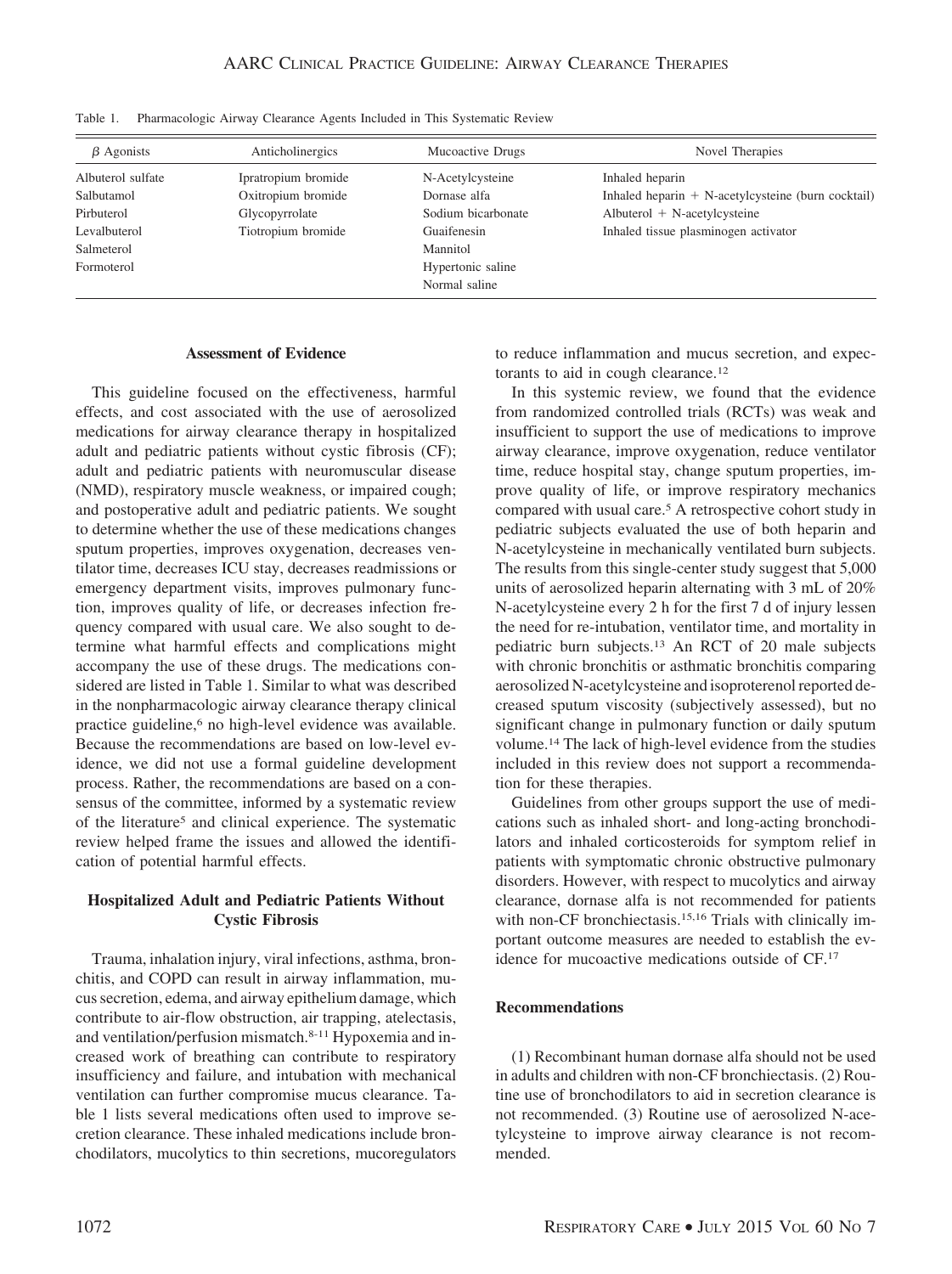# **Adult and Pediatric Patients With Neuromuscular Disease, Respiratory Muscle Weakness, or Impaired Cough**

Respiratory complications are the leading cause of morbidity and mortality in patients with NMD and respiratory muscle weakness.18,19 Secretion retention is common in these patients and is primarily due to an inability to generate an effective cough. Cough is composed of 3 phases: inspiration, compression through glottic closure and contraction of abdominal and thoracic muscles, and forced exhalation.20 The interaction of these elements provides for a functional cough and expectoration of secretions. Inspiratory and abdominal muscle paralysis or weakness can inhibit the development of sufficient lung volumes and expiratory flow, respectively.21 Patients with NMD or stroke may also be unable to close the glottis to obtain adequate intrathoracic pressures, or breath stack for sufficient inspiratory volumes.

Compromised cough is common in many primary neurologic conditions and spinal cord injuries, but patients with spinal cord injuries may also suffer from mucus hypersecretion and an increase in bronchial tone. In cervical spinal cord injuries, parasympathetic overstimulation resulting from sympathetic denervation to the lungs leads to both an abnormal quantity and quality of mucus in the initial stages following injury.22

Although mucus clearance is preserved in NMD,<sup>23</sup> patients with chronic respiratory infections from aspiration or retained secretions may develop a cycle of infection and inflammation that can impair ciliary function, cause airway remodeling,<sup>24</sup> and alter the physical properties of secretions.12,25

Infants and children have chest-wall instability, lower functional residual capacity, and smaller airway diameter, which provide additional challenges for clearing airway secretions even in the absence of diseases that impair cough reflexes.26 The presence of NMD or motor neuron disease increases the propensity for pulmonary complications, morbidity, and mortality in this population.

No RCTs or other studies were found, of any quality, on the use of inhaled medications to enhance airway clearance in these patients. Although some organizations have recommended nonpharmacologic airway clearance therapies,27-29 only 2 guidelines recommend the use of inhaled medication for this purpose.<sup>29,30</sup> Clinical practice guidelines from the Consortium for Spinal Cord Medicine recommend the use of mucolytics for secretion management when other modalities are insufficient.<sup>29</sup> These guidelines also suggest isotonic saline for thick or dehydrated secretions, with no literature support or level of evidence provided for either recommendation. The British Thoracic Society recommends nebulized normal saline for children with NMD and tenacious secretions, although this was not based on any reported evidence.30 Included with this recommendation is the administration of a pre-dose bronchodilator to minimize bronchospasm and an initial trial to determine patient safety. However, the American College of Chest Physicians' practice guidelines on pharmacologic protussive therapy specifically state, based on a good level of evidence, that these medications should not be prescribed to promote airway clearance in patients with NMD or impairment.<sup>31</sup>

## **Recommendation**

The use of aerosolized agents to change sputum physical properties or improve airway clearance cannot be recommended for patients with NMD or weakness due to insufficient evidence.

# **Postoperative Adult and Pediatric Patients**

Patients undergoing surgery are at risk for postoperative pulmonary complications, including atelectasis, pneumonia, pneumothorax, pleural effusion, pulmonary emboli, ARDS, empyema, exacerbation of existing lung disease, and respiratory failure.<sup>32,33</sup> These postoperative complications contribute to the risk of surgery, especially cardiothoracic and abdominal-wall surgery.33 The incidence is higher for patients undergoing thoracic surgery (19–59%) than for those undergoing upper  $(16-20\%)$  or lower  $(0-$ 5%) abdominal surgery.34 Atelectasis, including subclinical atelectasis, has been reported to occur in up to 90% of all anesthetized subjects.35 It can persist for several days following surgery and, in addition to causing hypoxemia, can lead to retained secretions and pneumonia. Atelectasis can also aggravate or trigger the development of acute lung injury.35,36 Retained secretions can plug airways, leading to distal gas absorption and alveolar collapse, and are one of the causes of atelectasis in the postoperative period.37,38 Retained secretions are a primary reason given for ordering mucoactive medications.

In this systematic review, we found only 2 low-quality reports in the postoperative population; both involved the use of N-acetylcysteine.39,40 The primary outcome of interest in each study was the incidence of atelectasis. A Danish RCT compared a course of preoperative oral N-acetylcysteine and postoperative intravenous N-acetylcysteine versus a similar strategy using a saline placebo in subjects undergoing elective upper laparotomy.<sup>39</sup> The authors found no difference in pulmonary function or incidence of atelectasis. The second report described 2 studies involving subjects undergoing abdominal surgery.40 In the first study, subjects received either intratracheal N-acetylcysteine every 2 h or a saline placebo. The incidence of atelectasis was 45% (9/20) in the placebo group versus 10% (2/20) in the study group. The second study com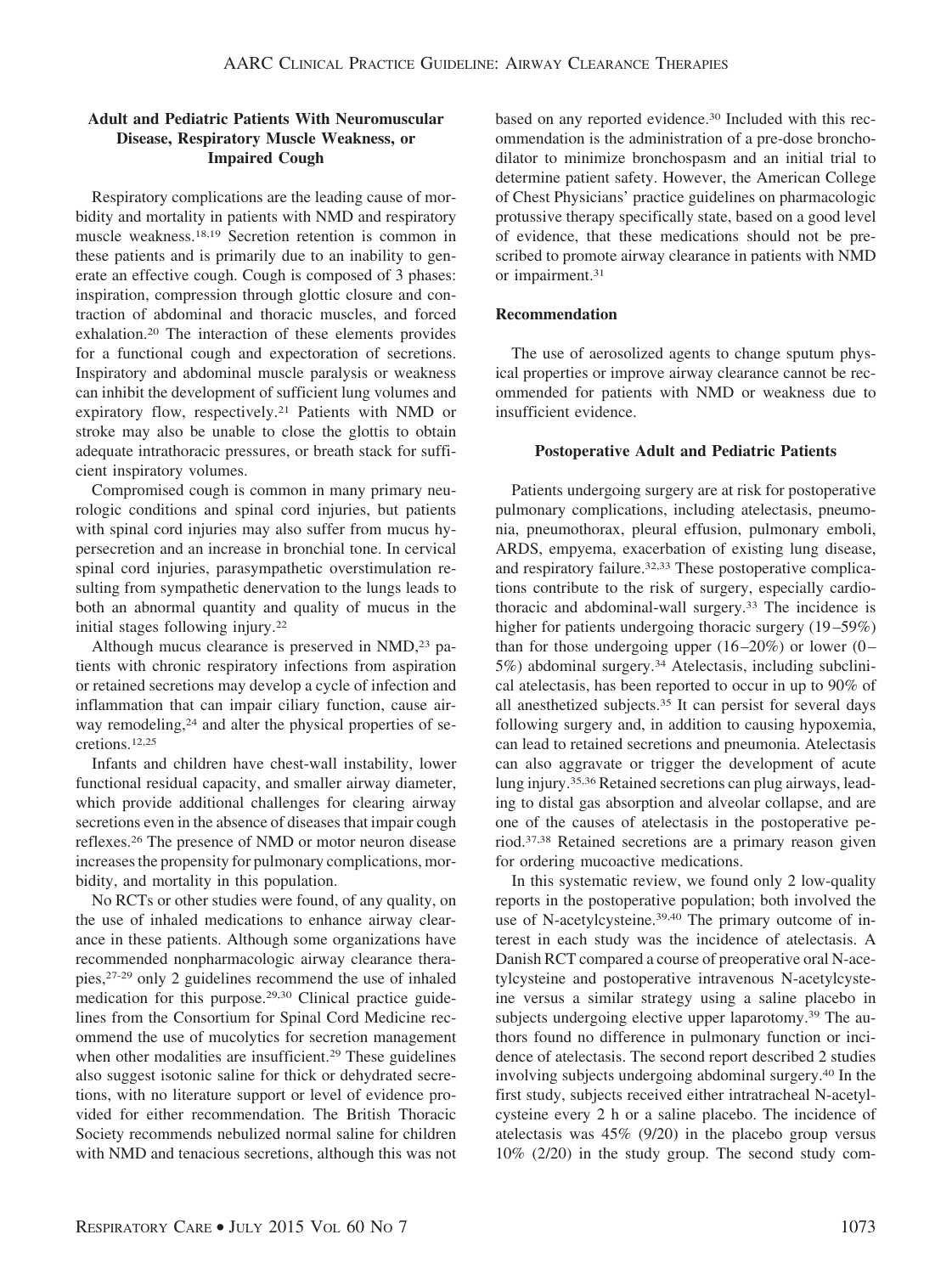pared intratracheal versus nebulized N-acetylcysteine via an intermittent positive-pressure breathing device. The incidence of atelectasis was 20% (4/20) in both groups.

Two noncomparative studies of N-acetylcysteine in postoperative thoracic surgery subjects were not included in this systematic review, as they did not meet entry criteria.37,41 One found no difference in the incidence of massive postoperative atelectasis in the nebulized N-acetylcysteine-treated group compared with the untreated group.37 The other study found that the subjective impression of sputum viscosity and difficulty of expectoration decreased and the weight of expectorated sputum and  $S_{pQ_2}$ improved in the nebulized N-acetylcysteine-treated group versus the saline-treated group during crossover.41

### **Recommendations**

(1) Mucolytics cannot be recommended for use in the treatment of atelectasis due to insufficient evidence. (2) Routine administration of bronchodilators to postoperative patients is not recommended.

### **Physical and Financial Harmful Effects**

The lack of evidence to support the benefit of any of the aerosolized medications listed in Table 1 does not imply that their use is benign. Adverse effects from administration of the drug or drug interactions contribute to morbidity and mortality. In addition, administering drugs that have little or no benefit to the patient contribute to the financial burden by increasing health-care costs.

Many of the studies included in the systematic review conducted by Sathe et al<sup>5</sup> either were poor quality for reporting harm as an outcome variable or did not address adverse reactions associated with the interventional agent. Manufacturer package inserts are helpful and address the common side effects and adverse reactions. Health-care providers should be aware of these interactions with respect to the medications and assess patients for the opportunity to discontinue therapy.

Nausea, vomiting, stomatitis, fever, rhinorrhea, drowsiness, chest tightness, bronchial irritation, and, less frequently, bronchospasm in patients with known asthma are adverse effects associated with the administration of nebulized N-acetylcysteine.4,42 Bleeding at the injection site was reported as an adverse outcome in a clinical trial comparing N-acetylcysteine administered via intratracheal instillation with nebulized N-acetylcysteine delivered via an intermittent positive-pressure breathing device in postoperative subjects.40 This event was attributed to the invasive administration technique rather than the medication.

Adverse reactions to albuterol and ipratropium reported in the literature and by manufacturers are similar. Table 2

| Table 2. | Adverse Events Reported by the Manufacturers in Package |
|----------|---------------------------------------------------------|
|          | Inserts for Patients Treated With 2 Commonly Used       |
|          | <b>Bronchodilators</b>                                  |

|                         | Adverse Reaction Occurring in $> 3\%$ of<br>Subjects $(\%)$ |                                               |                            |  |
|-------------------------|-------------------------------------------------------------|-----------------------------------------------|----------------------------|--|
| <b>Adverse Reaction</b> | Ipratropium<br>$(n = 219)^{*}$                              | Ipratropium $+$<br>Albuterol<br>$(n = 100)^*$ | Albuterol<br>$(n = 135)$ † |  |
| Central nervous system  |                                                             |                                               |                            |  |
| Headache                | 6.4                                                         | 9.0                                           | 3                          |  |
| <b>Tremors</b>          | <b>ND</b>                                                   | <b>ND</b>                                     | 20                         |  |
| Nervousness             | ND.                                                         | <b>ND</b>                                     | 4                          |  |
| <b>Dizziness</b>        | 2.3                                                         | $\overline{4}$                                | 7                          |  |
| Gastrointestinal        |                                                             |                                               |                            |  |
| Nausea                  | 4.1                                                         | $\overline{2}$                                | 4                          |  |
| Ear, nose, and throat   |                                                             |                                               |                            |  |
| Dry mouth               | 3.2                                                         | 3                                             | ND.                        |  |
| Pharyngitis             | 3.7                                                         | 4                                             | < 1                        |  |
| <b>Sinusitis</b>        | 2.3                                                         | $\overline{4}$                                | ND.                        |  |
| Cardiovascular          |                                                             |                                               |                            |  |
| Hypertension            | 0.9                                                         | 4                                             | 1                          |  |
| Chest pain              | 3.2                                                         | <b>ND</b>                                     | <b>ND</b>                  |  |
| Respiratory             |                                                             |                                               |                            |  |
| Cough                   | 4.6                                                         | 6                                             | 4                          |  |
| Dyspnea                 | 9.6                                                         | 9                                             | <b>ND</b>                  |  |
| <b>Bronchitis</b>       | 14.6                                                        | 20                                            | 4                          |  |
| Bronchospasm            | 2.3                                                         | 5                                             | 8                          |  |
| Respiratory disorder    | ND.                                                         | $\overline{4}$                                | ND.                        |  |
| Upper respiratory tract | 13.2                                                        | 16                                            | <b>ND</b>                  |  |
| infection               |                                                             |                                               |                            |  |
| General                 |                                                             |                                               |                            |  |
| Arthritis               | 0.9                                                         | 3                                             | <b>ND</b>                  |  |
| Pain                    | 4.1                                                         | 5                                             | <b>ND</b>                  |  |
| Influenza-like symptoms | 3.7                                                         | 1                                             | ND.                        |  |
| Back Pain               | 3.2                                                         | <b>ND</b>                                     | <b>ND</b>                  |  |

Adverse events for albuterol were reported in all subject types. Adverse events for ipratropium and a combination of albuterol and ipratropium were reported for subjects with COPD only. Ipratropium was administered at 500  $\mu$ g three times/d, and albuterol was administered at

2.5 mg three times/d.

\* Data are from Reference 43.

† Data are from Reference 44.

 $ND = no data$ 

provides the adverse effects reported by the manufacturers on the package inserts. Less common adverse effects that have been reported in association with ipratropium bromide use include tachycardia, palpitations, eye pain, urinary tract infections, and urinary retention. Because ipratropium bromide is an anticholinergic drug, it is not recommended for patients with narrow-angle glaucoma, prostate hypertrophy, or bladder-neck obstruction.43 Although the incidence is not reported, the manufacturer lists adverse reactions such as urticaria, angioedema, rash, bronchospasm, hoarseness, oropharyngeal edema, atrial fibrillation, supraventricular tachycardia, and extrasystole after use of albuterol inhalation solution. Repeated dosing of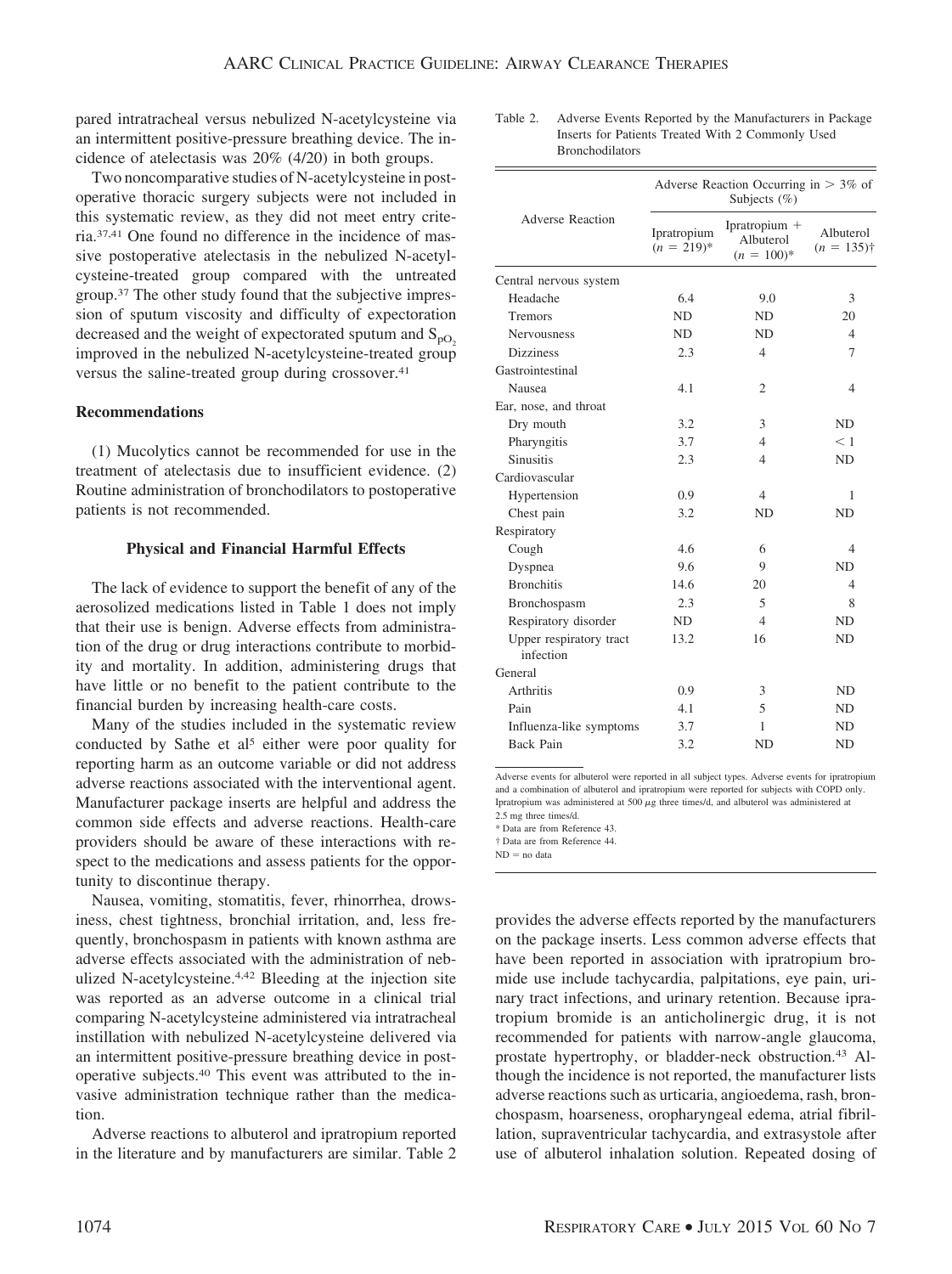this medication has been associated with decreases in serum potassium.44

Although hypertonic saline is recommended for patients with CF, there are no studies demonstrating effectiveness in other hospitalized patient populations. Research indicates that a single treatment with hypertonic saline (most studies used 3%) can induce bronchospasm; significantly decrease  $FEV_1$  ( $> 20\%$ ) and  $S_{pQ_2}$ ; and increase vascular permeability, neutrophil adhesion, and gland secretion (neurogenic inflammation) in normal lung tissue and with pulmonary disease.45-48 These effects can occur despite pretreatment with  $\beta$  agonists.<sup>46-52</sup> The safety of giving even one treatment of hypertonic saline depends on pretreatment with  $\beta$  agonists, baseline pulmonary function, previous overuse of short-acting  $\beta_2$  agonists, nebulizer output, saline concentration, and treatment duration and frequency.47,48 Administration of bronchodilators before mucolytic administration is time-consuming, and research is lacking to establish safety, stability, and efficacy of admixtures using both agents.<sup>53</sup>

Evidence suggests that there are opportunities to constrain health-care costs without incurring adverse health consequences.54 The use of care paths, guidelines, and/or protocols provides caregivers with the opportunity to reduce unnecessary resource use and improve the value of care provided to patients by matching the therapy to patient need. When guidelines, protocols, or care paths are used, these tools establish recommendations for the initiation, titration, evaluation, and discontinuation of medications. In an assessment of the impact of the national guidelines for the treatment of hospitalized patients with bronchiolitis, McCulloh et al<sup>55</sup> reported outcomes after the national guidelines for bronchiolitis were implemented at 2 academic medical centers. Fewer children received a trial of racemic epinephrine (17.8% vs 12.2%,  $P = .006$ ) or albuterol sulfate  $(81.6\% \text{ vs } 72.6\%, P < .001)$ , and albuterol sulfate was discontinued more often after guidelines were instated  $(28.6\% \text{ vs } 78.9\%, P < .001)$ . Corticosteroid use in children without a history of asthma decreased with guideline use  $(26.5\% \text{ vs } 17.5\%, P < .001).^{55}$ The use of such tools improves the cost effectiveness and care coordination by targeting therapeutic interventions to the patients who would benefit the most.

#### **Discussion**

Although it has been stated that absence of evidence is not the same as absence of effectiveness, even the weak studies identified in this systematic review do not support the use of bronchodilator or mucoactive medication when treating or attempting to prevent pulmonary complication in adults or children without CF who are admitted to the hospital. Although it is tempting to extrapolate from the effective use of some mucoactive mediations to enhance

airway clearance in persons with CF to those without CF, it appears that, to date, not only has this approach proven unsuccessful, but, in many cases, it has been harmful. All caregivers are aware of the critical dictum to first, do no harm (primum non nocere). Harm comes in many forms, including physical harm, waste of resources such as time and money, and intellectual harm, where clinical wisdom trumps clinical evidence. We strongly believe that these considerations should drive evidence-based respiratory care practice.

This is not to suggest that there could be no value in using effective mucoactive medications to improve airway clearance and prevent complications such as atelectasis. However, what is lacking are well designed, appropriately powered RCTs with clinically meaningful outcome measurements of both existing and novel mucoactive medications, alone or in combination with airway clearance devices.

#### **Implications and Directions for Future Research**

In theory, using medications to improve airway clearance should be an acceptable practice. However, the evidence supporting current practice is exceptionally limited.5  $\beta$  agonists can increase ciliary beat frequency in healthy subjects, but the impact on mucus clearance in subjects with pulmonary disease is not significant.<sup>56,57</sup> As mucoregulatory agents, anticholinergic medications may reduce mucus secretion, but the evidence demonstrates no improvement in mucus clearance in patients with or without pulmonary disease.13 Some mucoactive medications improve mucus clearance when used in patients with CF, but the evidence does not support the use of these medications for patients with non-CF pulmonary disease.<sup>58-61</sup> Novel therapies to improve mucus clearance in unique situations, such as burns and inhalation injuries, have shown promise, but the amount of evidence is small, and more investigation is necessary before making definitive recommendations.7

The lack of high-level evidence has a significant impact on the respiratory therapist's ability to recommend for or against using inhaled medications to improve mucus clearance. Clinical decision making should be based on individual patient need, response to therapy, and potential for harm. Future research should be designed carefully with regard to subject population, outcome measures, and intervention.62,63

#### **ACKNOWLEDGMENTS**

We acknowledge the significant contribution of Ms Nila Sathe, Ms Shanthi Krishnaswami, Ms Cathy Ficzere, Dr Jeff Andrews, and Dr Melissa McPheeters (Vanderbilt Evidence-based Practice Center, Nashville, Tennessee); Dr Dean Hess (Massachusetts General Hospital and Harvard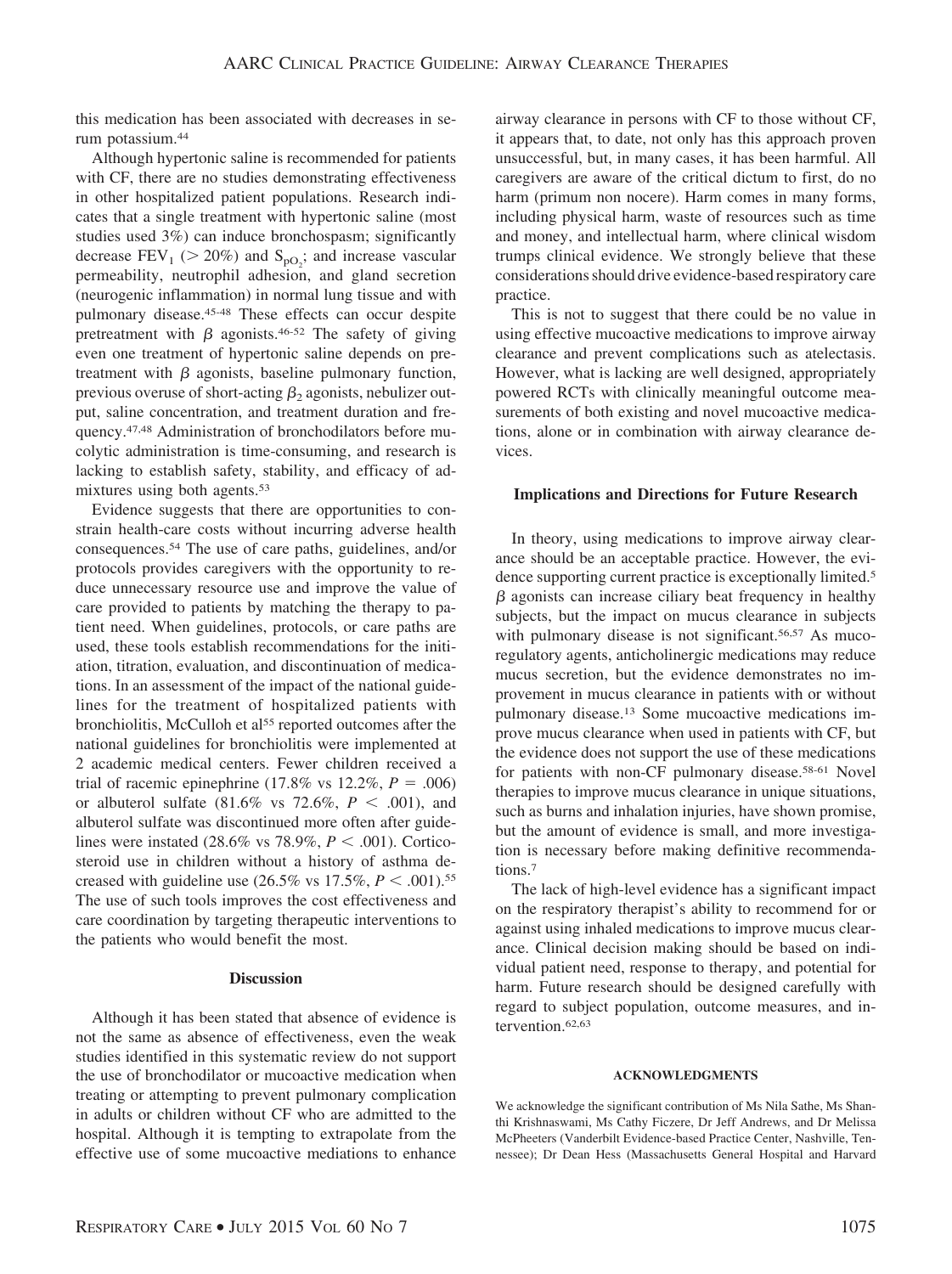Medical School, Boston, Massachusetts); and Mr Richard Branson (University of Cincinnati College of Medicine, Cincinnati, Ohio).

#### **REFERENCES**

- 1. Foster WM. Mucociliary transport and cough in humans. Pulm Pharmacol Ther 2002;15(3):277-282.
- 2. Zaugg M, Lucchinetti E. Respiratory function in the elderly. Anesthesiol Clin North America 2000;18(1):47-58.
- 3. Hernandez ML, Harris B, Lay JC, Bromberg PA, Diaz-Sanchez D, Devlin RB, et al. Comparative airway inflammatory response of normal volunteers to ozone and lipopolysaccharide challenge. Inhal Toxicol 2010;22(8):648-656.
- 4. Rogers DF. Mucoactive agents for airway mucus hypersecretory diseases. Respir Care 2007;52(9):1176-1193; discussion 1193-1197.
- 5. Sathe NA, Krishnaswami S, Andrews J, Ficzere C, McPheeters ML. Pharmacologic agents that promote airway clearance in hospitalized patients: a systematic review. Respir Care 2015;60(7):1061-1070.
- 6. Strickland SL, Rubin BK, Drescher GS, Haas CF, O'Malley CA, Volsko TA, et al. AARC Clinical Practice Guideline: effectiveness of nonpharmacologic airway clearance therapies in hospitalized patients. Respir Care 2013;58(12):2187-2193.
- 7. Flume PA, Robinson KA, O'Sullivan BP, Finder JD, Vender RL, Willey-Courand DB, et al. Cystic fibrosis pulmonary guidelines: airway clearance therapies. Respir Care 2009;54(4):522-537.
- 8. Park GY, Park JW, Jeong DH, Jeong SH. Prolonged airway and systemic inflammatory reactions after smoke inhalation. Chest 2003; 123(2):475-480.
- 9. Zorc JJ, Hall CB. Bronchiolitis: recent evidence on diagnosis and management. Pediatrics 2010;125(2):342-349.
- 10. Maselli R, Paciocco G. Asthma: pathophysiology of the bronchial obstruction. Allergy 2000;55(Suppl 61):49-51.
- 11. Milne S, King GG. Advanced imaging in COPD: insights into pulmonary pathophysiology. J Thorac Dis 2014;6(11):1570-1585.
- 12. Rubin BK. The pharmacologic approach to airway clearance: mucoactive agents. Paediatr Respir Rev 2006;7(Suppl 1):S215-S219.
- 13. Desai MH, Mlcak R, Richardson J, Nichols R, Herndon DN. Reduction in mortality in pediatric patients with inhalation injury with aerosolized heparin/N-acetylcystine therapy. J Burn Care Rehabil 1998;19(3):210-212.
- 14. Pulle DF, Glass P, Dulfano MJ. A controlled study of the safety and efficacy of acetylcysteine-isoproterenol combination. Curr Ther Res Clin Exp 1970;12(8):485-492.
- 15. Pasteur MC, Bilton D, Hill AT. British Thoracic Society guideline for non-CF bronchiectasis. Thorax 2010;65(Suppl 1):i1–i58.
- 16. Qaseem A, Wilt TJ, Weinberger SE, Hanania NA, Criner G, van der Molen T, et al. Diagnosis and management of stable chronic obstructive pulmonary disease: a clinical practice guideline update from the American College of Physicians, American College of Chest Physicians, American Thoracic Society, and European Respiratory Society. Ann Int Med 2011;155(3):179-191.
- 17. Bye PT, Lau EM, Elkins MR. Pharmacologic airway clearance strategies in bronchiectasis. Eur Respir Monogr 2011;52:239-247.
- 18. Haas CF, Loik PS, Gay SE. Airway clearance applications in the elderly and in patients with neurologic or neuromuscular compromise. Respir Care 2007;52(10):1362-1381; discussion 1381.
- 19. McCool FD. Global physiology and pathophysiology of cough. Chest 2006;129(1 Suppl):48S–53S.
- 20. Boitano LJ. Management of airway clearance in neuromuscular disease. Respir Care 2006;51(8);913-22; discussion 922-924.
- 21. Berlly M, Shem K. Respiratory management during the first five days after spinal cord injury. J Spinal Cord Med 2007;30(4):309- 318.
- 22. Arora S, Flower O, Murray NP, Lee BB. Respiratory care of patients with cervical spinal cord injury: a review. Crit Care Resusc 2012; 14(1):64-73.
- 23. Finder JD. A 2009 perspective on the 2004 American Thoracic Society Statement, "respiratory care of the patient with Duchenne muscular dystrophy. Pediatrics 2009;123(Suppl 4):S239-S241.
- 24. Livraghi A, Randell SH. Cystic fibrosis and other respiratory diseases of impaired mucus clearance. Toxicol Pathol 2007;35(1):116- 129.
- 25. Fahy JV, Dickey BF. Airway mucus function and dysfunction. NEJM 2010;363(23):2233-2247.
- 26. Oberwaldner B. Physiotherapy for airway clearance in paediatrics. Eur Respir J 2000;15(1):196-204.
- 27. Finder JD, Birnkrant D, Carl J, Farber HJ, Gozal D, Iannaccone ST, et al. Respiratory care of the patient with Duchenne muscular dystrophy. Am J Respir Crit Care Med 2004;170(4):456-465.
- 28. Miller RG, Jackson CE, Kasarskis EJ, England JD, Forshew D, Johnston W, et al. Practice parameter update: the care of the patient with amyotrophic lateral sclerosis: drug, nutritional, and respiratory therapies (an evidence-based review). Neurology 2009;73(15):1218- 1226.
- 29. Birnkrant DJ, Bushby KM, Amin RS, Bach JR, Benditt JO, Eagle M, et al. The respiratory management of patients with Duchenne muscular dystrophy: a DMD care considerations working group specialty article. Pediatr Pulmonol 2010;45(8):739-748.
- 30. Bott J, Blumenthal S, Buxton M, Ellum S, Falconer C, Garrod R, et al. Guidelines for the physiotherapy management of the adult, medical, spontaneously breathing patient. Thorax 2009;64(Suppl 1):i1– i51.
- 31. Bolser DC. Cough suppressant and pharmacologic protussive therapy. Chest 2006;129(1 Suppl):238S–249S.
- 32. Sabaté S, Mazo V, Canet J. Predicting postoperative pulmonary complications: implications for outcomes and cost. Curr Opin Anaesthesiol 2014;27(2):201-209.
- 33. Shander A, Fleisher LA, Barie PS, Bigatello LM, Sladen RN, Watson CB. Clinical and economic burden of postoperative pulmonary complications: patient safety summit on definition, risk-reducing interventions, and prevention strategies. Crit Care Med 2011;39(9): 2163-2172.
- 34. Sachdev G, Napolitano LM. Postoperative pulmonary complications: pneumonia and acute respiratory failure. Surg Clin North Am 2012; 92(2):321-344.
- 35. Hedenstierna G, Edmark L. Mechanisms of atelectasis in the perioperative period. Best Pract Res Clin Anaesthesiol 2010;24(2):157- 169.
- 36. Muders T, Wrigge H. New insights into experimental evidence on atelectasis and causes of lung injury. Best Pract Res Clin Anaesthesiol 2010;24(2):171-182.
- 37. Silvola HJ, Salonen I, Tala P. Acetylcystine inhalations and postoperative atelectasis in thoracic surgery. Ann Chir Gynaecol Fenn 1967; 56(2):233-236.
- 38. Kreider ME, Lipson DA. Bronchoscopy for atelectasis in the ICU: a case report and review of the literature. Chest 2003;124(1):344-350.
- 39. Jepsen S, Klaerke A, Nielsen PH, Nielsen ST, Simonsen O. Systemic administration of N-acetylcystine has no effect on postoperative lung function following elective upper laparotomy in lung healthy patients. Acta Anaesthesiol Scand 1989;33(3):219-222.
- 40. Thomas PA, Lynch RE, Merrigan EH. Prevention of postoperative pulmonary atelectasis: review of 215 cases and evaluation of acetylcystine. Am Surgeon 1966;32(5):301-307.
- 41. Gallon AM. Evaluation of nebulized acetylcystine and normal saline in the treatment of sputum retention following thoracotomy. Thorax 1996;51(4):429-432.